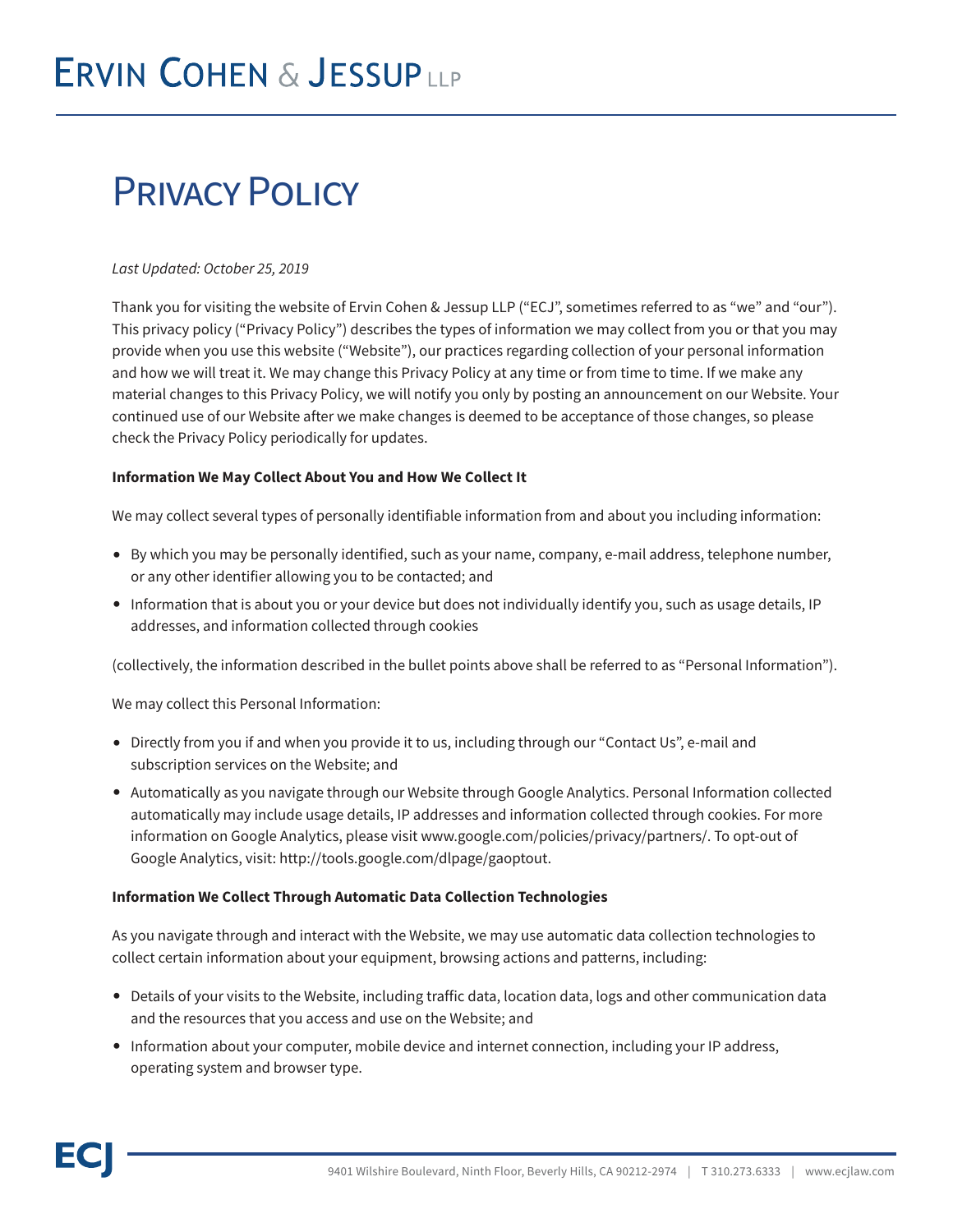The information we collect automatically is intended to be statistical data and may include Personal Information. It helps us to improve the Website and to deliver a better and more personalized service, including by enabling us to:

- Estimate audience size and usage patterns;
- Store information about your preferences, allowing us to customize the Website according to your individual interests in the future if appropriate; and
- Recognize you when you return to the Website.

The technologies we use for this automatic data collection may include:

- **Cookies (or browser cookies).** A cookie is a small file placed on the hard drive of your computer. You may refuse to accept browser cookies by activating the appropriate setting on your browser. However, if you select this setting you may be unable to access certain parts of the Website. Unless you have adjusted your browser setting so that it will refuse cookies, we will issue cookies when you direct your browser to the Website.
- **Flash Cookies.** Certain features of the Website may use local stored objects (or Flash cookies) to collect and store information about your preferences and navigation to, from and on the Website.

California Business & Professions Code Section 22575(b) provides that California residents are entitled to know how we respond to "Do Not Track" browser settings or signals. We do not currently take actions to respond to "Do Not Track" signals. It is our view that a uniform technological standard has not yet been developed. We may adopt a standard once one is created.

#### **How We Use Your Information**

We use information that we collect about you or your devices that you provide to us:

- To present the Website and its content to you;
- To provide you with information, products or services that you request from us;
- To fulfill any other purpose for which you provide it;
- To notify you about changes to the Website or any products or services we offer or provide through it;
- To allow you to participate in interactive features on the Website;
- To publish our own marketing and promotional materials;
- To invite you to and register you for events;
- In any other way we may describe when you provide the information; or
- For any other purpose with your consent.

We may also use your information to contact you, via your e-mail address, about our services that may be of interest to you. If you do not want us to use your information in this way, please do not sign up for our subscription services. If you have already received e-mails through our subscription services, and you wish to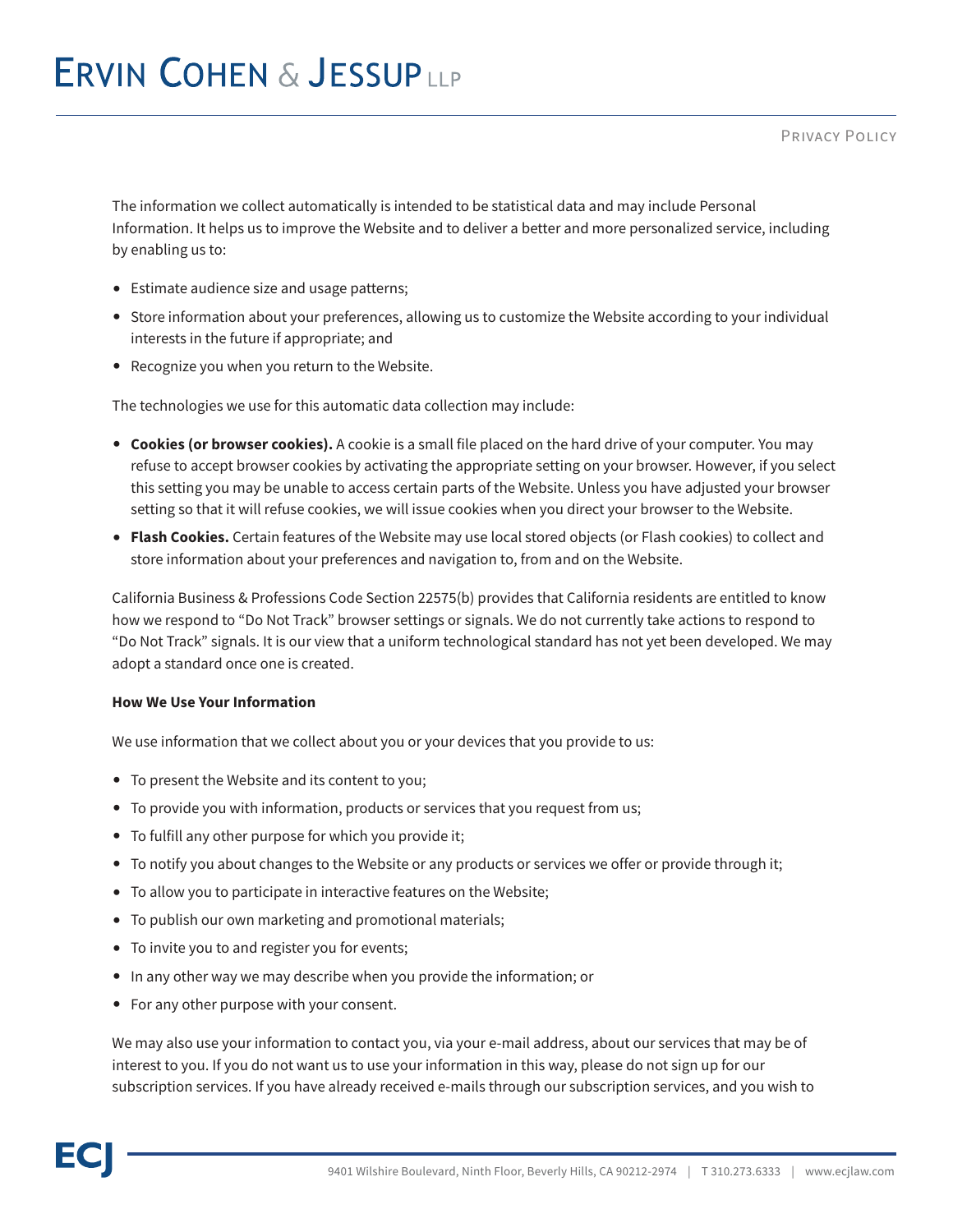discontinue the services, you may send us an e-mail at privacy@ecjlaw.com stating your request. We will not collect additional categories of personal information or use the Personal Information we collected for additional purposes without providing you notice, which may be in the form of an updated Privacy Policy.

# **Disclosure of Your Information**

We may disclose Personal Information that we collect or you provide as described in this Privacy Policy to third parties, including:

- To contractors, service providers and other third parties we use to support the Website and our services and who are bound by contractual obligations to keep your Personal Information confidential;
- To a buyer or other successor in the event of a merger, divestiture, restructuring, reorganization, dissolution or other sale or transfer of some or all of our assets, whether as a going concern or as part of bankruptcy, liquidation or similar proceeding, in which Personal Information held by us about users is among the assets transferred;
- To fulfill the purpose for which you provide it;
- To publish our own marketing and promotional materials;
- If required by applicable law;
- To enforce or apply the Terms of Use and other agreements, including for billing and collection purposes;
- If we believe disclosure is necessary or appropriate to protect our rights, property or safety and that of our clients or others;
- To comply with a judicial proceeding, court order, other legal obligation or a regulatory or government inquiry;
- For any other purpose disclosed by us when you provide the information; or
- With your consent.

In the last twelve months, we have disclosed the Personal Information referenced above to third parties for business purposes. As noted above, any third party with whom we are allowed to share your Personal Information is authorized to use your Personal Information in accordance with our contractual obligations with such third parties and in accordance with their own privacy policies, over which we have no control. You agree that we are not responsible or liable for any of their actions or omissions.

We may collect, use and disclose Personal Information through our client's implied consent given that our client has engaged our legal services, and thereby the collection, use and disclosure of Personal Information may be necessary to provide those services. In addition, if you provide Personal Information about another person to us, you will be representing, and we will believe, that you have the consent of that individual to enable us to collect, use or disclose their information as described in this notice, and will rely on our belief and your representation.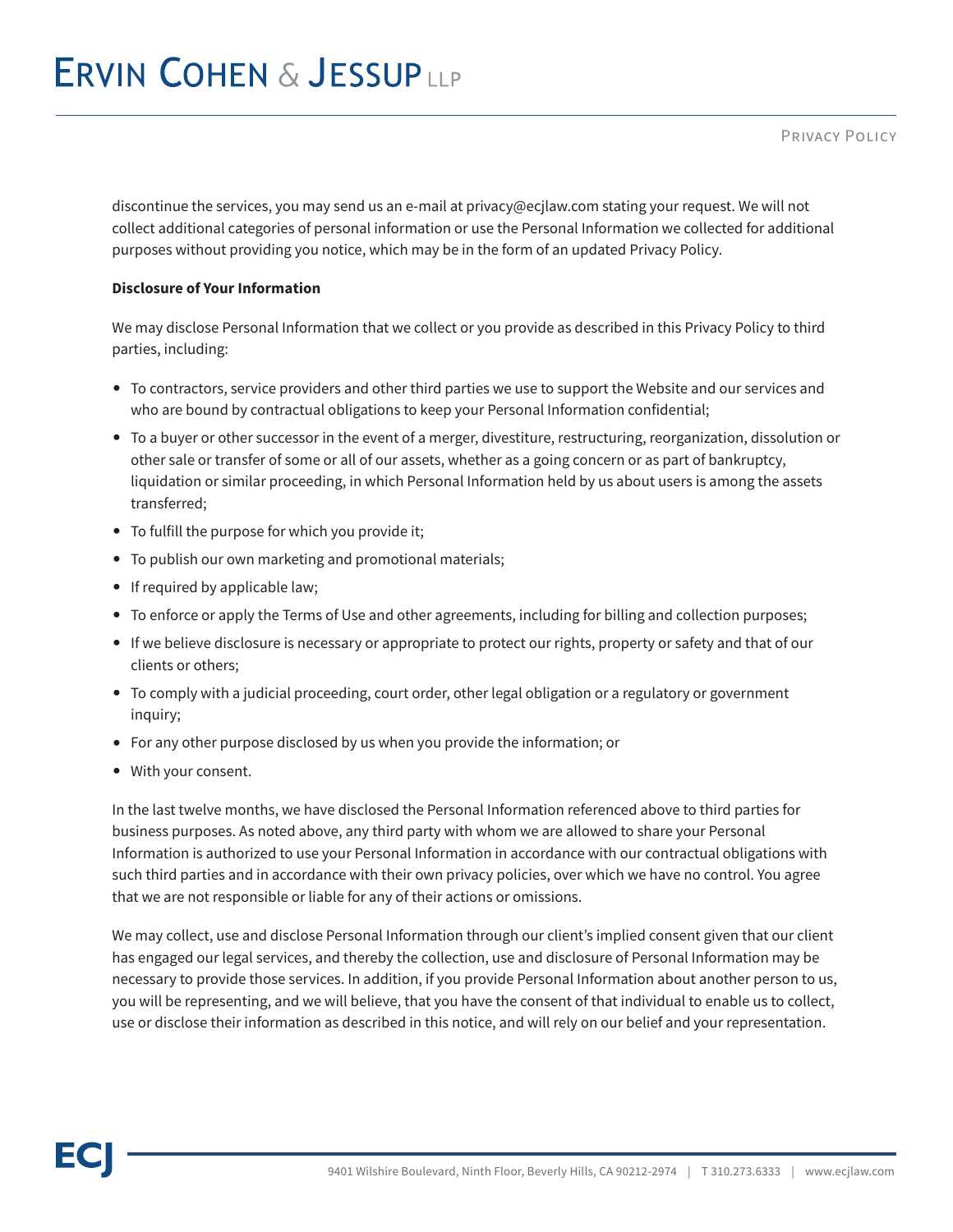We may also disclose your Personal Information:

- To comply with any court order, law or legal process, including to respond to any government or regulatory request;
- To enforce or apply the Terms of Use and other agreements, including for billing and collection purposes; and
- If we believe disclosure is necessary or appropriate to protect our rights, property or safety and that of our clients or others.

We have not sold any Personal Information in the last twelve months, nor do we sell Personal Information.

#### **Your California Privacy Rights**

#### Shine the Light Protection

California Civil Code Section §1798.83 permits users of the Website that are California residents to request certain information regarding our disclosure of Personal Information to third parties for their direct marketing purposes, if applicable. To make such a request, please send an email to privacy@ecjlaw.com. If you believe any of the information we possess about you is incorrect, please send an email to the same address listed above.

#### California Consumer Privacy Act of 2018

Consumers protected by the California Consumer Privacy Act of 2018 (the "CCPA") have specific rights regarding their personal information.

#### *Access to Specific Information*

You have the right to request that we disclose to you certain information about our collection and use of your Personal Information over the last 12 months. Once we receive and confirm your verifiable consumer request, we will disclose to you:

- The categories and specific pieces of personal information we collected about you
- The categories of sources from which the personal information is collected
- The business or commercial purpose for collecting or selling personal information
- The categories of third parties with whom we share the personal information
- The categories of personal information that we disclosed about you for a business purpose

We are not required to provide you with these disclosures more than twice within a 12-month period.

#### *Right to Request Deletion*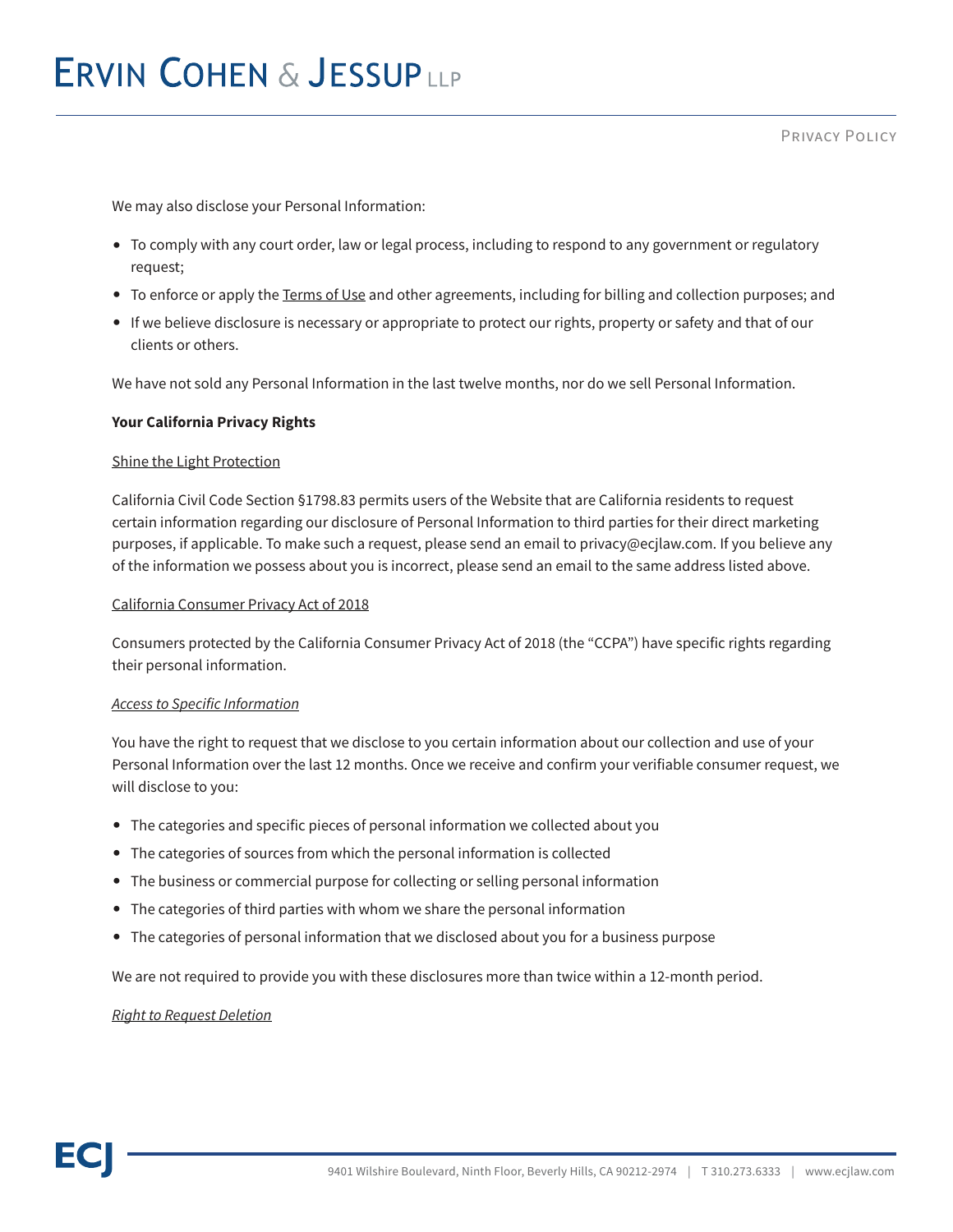Privacy Policy

You have the right to request that we delete any Personal Information about you which we have collected from you. Upon receipt of a verifiable consumer request to delete your personal information, we will delete such information and direct our service providers to delete your information from their records, subject to certain exceptions provided in the CCPA.

# *Non-Discrimination*

If you are covered by the CCPA, we will not discriminate against you merely because you have exercised any of your rights under the CCPA. Except as permitted by the CCPA, we will not, merely because you have exercised your rights under the CCPA, do any of the following:

- Deny you goods or services;
- Charge you different prices or rates for goods or services, including through the use of discounts or other benefits or by imposing penalties;
- Provide you with a different level or quality of goods or services; or
- Suggest that you will receive a different price or rate for goods or services or a different level or quality of goods or services.

# *Contact Us Regarding your CCPA Rights*

To request your right to disclosure or deletion of the Personal Information we have collected about you, please submit a verifiable consumer request to us by calling us at 1-888-391-2582, by contacting us at http://www. ecjlaw.com/contact-us/ or by emailing Ronnie DeCesare at rdecesare@ecjlaw.com.

A verifiable consumer request can only be made by you, by you on behalf of your minor child, or by a person or entity registered with the California Secretary of State authorized by you to act on your behalf. In order to ensure we are able to promptly respond to your request, your request should include sufficient information that allows us to verify you are the person about whom we collected Personal Information (or that you are an authorized representative of such person) and a detailed description of what you are requesting. Your request should also indicate whether you would like to receive any disclosures electronically or by mail, and the applicable address for us to send the disclosures.

We will disclose and deliver the Personal Information required within 45 days of receiving your verifiable consumer request. Should we require more time (up to an additional 90 days), we will notify you of the extension and the reasons for the delay. The disclosure will cover the 12-month period preceding the receipt of your verifiable consumer request.

If requests from you are manifestly unfounded or excessive, we may charge a reasonable fee to respond to your request or we may refuse to act on the request. If we choose not to take action on your request, we will notify you of the reasons behind our decision.